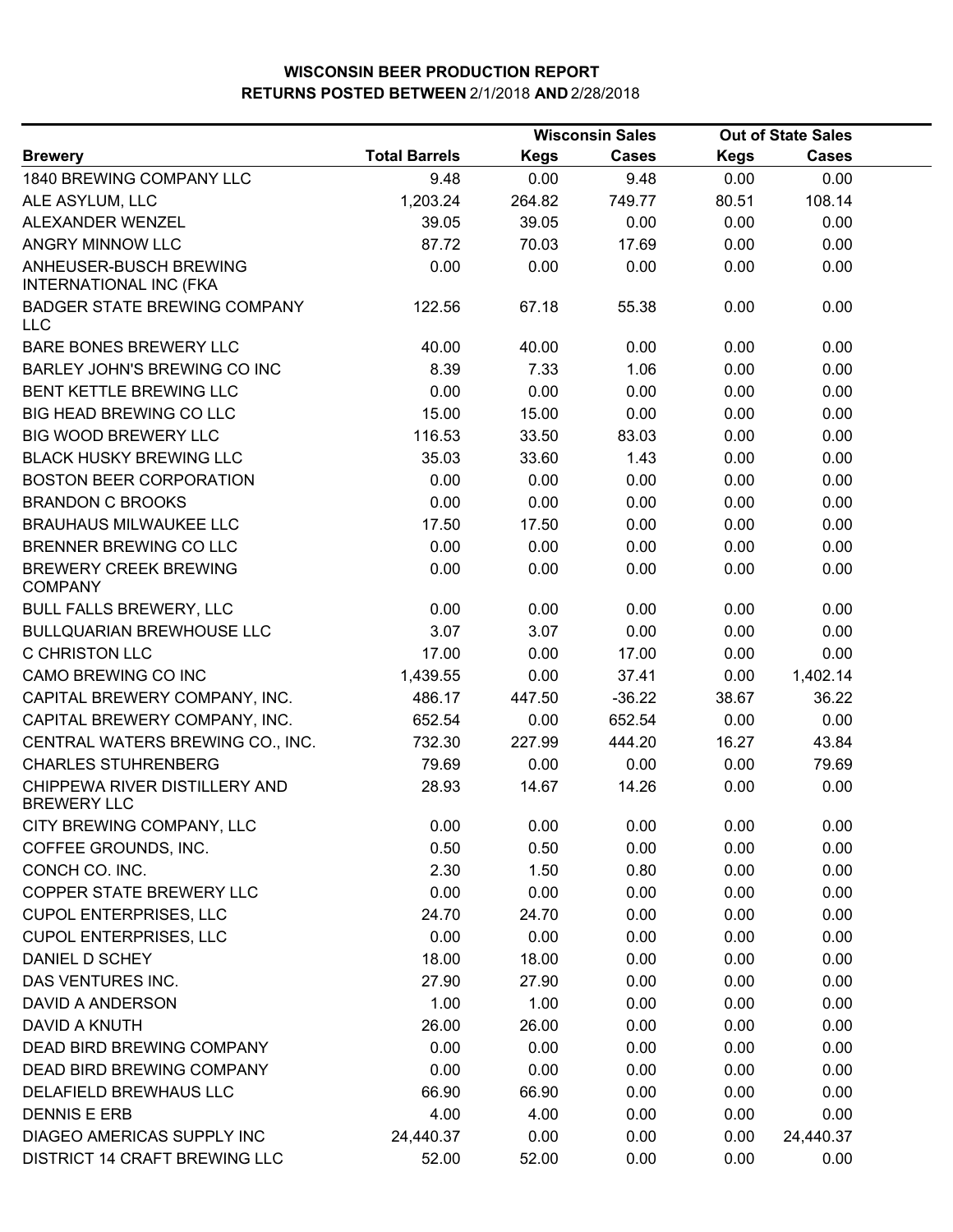|                                                            |                      |             | <b>Wisconsin Sales</b> |             | <b>Out of State Sales</b> |  |
|------------------------------------------------------------|----------------------|-------------|------------------------|-------------|---------------------------|--|
| <b>Brewery</b>                                             | <b>Total Barrels</b> | <b>Kegs</b> | <b>Cases</b>           | <b>Kegs</b> | <b>Cases</b>              |  |
| DJ FEDDERLY MANAGEMENT<br><b>CONSULTANT LLC</b>            | 2.84                 | 2.84        | 0.00                   | 0.00        | 0.00                      |  |
| DOOR COUNTY BREWING CO LLC                                 | 9.00                 | 9.00        | 0.00                   | 0.00        | 0.00                      |  |
| DOOR COUNTY BREWING CO LLC                                 | 103.00               | 103.00      | 0.00                   | 0.00        | 0.00                      |  |
| DRIFTLESS BREWING COMPANY LLC                              | 9.00                 | 9.00        | 0.00                   | 0.00        | 0.00                      |  |
| <b>DUBUQUE BREWING &amp; MALTING</b><br><b>COMPANY LLC</b> | 4.11                 | 0.00        | 0.00                   | 1.50        | 2.61                      |  |
| EAGLE TRACE BREWING COMPANY<br><b>LLC</b>                  | 5.50                 | 5.50        | 0.00                   | 0.00        | 0.00                      |  |
| EAGLE TRACE BREWING COMPANY<br>LLC                         | 0.00                 | 0.00        | 0.00                   | 0.00        | 0.00                      |  |
| <b>EGR LLC</b>                                             | 0.00                 | 0.00        | 0.00                   | 0.00        | 0.00                      |  |
| ENLIGHTENED BREWING COMPANY<br>LLC.                        | 19.00                | 19.00       | 0.00                   | 0.00        | 0.00                      |  |
| <b>ESSER DISTRIBUTING CO INC</b>                           | 0.00                 | 0.00        | 0.00                   | 0.00        | 0.00                      |  |
| EVANS BREWING COMPANY INC                                  | 295.16               | 0.00        | 0.00                   | 0.00        | 295.16                    |  |
| FK&P, LLC                                                  | 0.00                 | 0.00        | 0.00                   | 0.00        | 0.00                      |  |
| FFATS BREWING COMPANY, LLC                                 | 4.50                 | 4.50        | 0.00                   | 0.00        | 0.00                      |  |
| FIFTH WARD BREWING COMPANY LLC                             | 26.09                | 26.09       | 0.00                   | 0.00        | 0.00                      |  |
| FIVE STAR BREWING CO INC.                                  | 1,273.05             | 0.00        | 6.60                   | 0.00        | 1,266.45                  |  |
| FOX RIVER BREWING COMPANY II, LLC                          | 171.47               | 171.47      | 0.00                   | 0.00        | 0.00                      |  |
| FOX RIVER BREWING COMPANY, LLC                             | 91.78                | 91.78       | 0.00                   | 0.00        | 0.00                      |  |
| <b>FRESAR INC</b>                                          | 0.00                 | 0.00        | 0.00                   | 0.00        | 0.00                      |  |
| <b>FULTON LLC</b>                                          | 31.48                | 10.00       | 21.48                  | 0.00        | 0.00                      |  |
| <b>GATHERING PLACE BREWING</b><br><b>COMPANY LLC</b>       | 11.50                | 11.50       | 0.00                   | 0.00        | 0.00                      |  |
| GD3, LLC                                                   | 175.80               | 175.80      | 0.00                   | 0.00        | 0.00                      |  |
| GD4, LLC                                                   | 46.50                | 46.50       | 0.00                   | 0.00        | 0.00                      |  |
| <b>GEORGE BREGAR</b>                                       | 27.90                | 27.90       | 0.00                   | 0.00        | 0.00                      |  |
| <b>GIANT JONES BREWING LLC</b>                             | 0.00                 | 0.00        | 0.00                   | 0.00        | 0.00                      |  |
| GJS SALES, INC.                                            | 73.49                | 0.00        | 73.49                  | 0.00        | 0.00                      |  |
| <b>GOOD CITY BREWING LLC</b>                               | 208.99               | 112.86      | 96.13                  | 0.00        | 0.00                      |  |
| <b>GRANT PAULY</b>                                         | 137.14               | 28.26       | 40.02                  | 39.24       | 29.62                     |  |
| <b>GRAY BREWING CO.</b>                                    | 80.57                | 29.25       | 25.19                  | 7.67        | 18.46                     |  |
| <b>GREEN BAY BREWING COMPANY</b>                           | 348.15               | 192.23      | 155.92                 | 0.00        | 0.00                      |  |
| <b>GREENVIEW BREWING LLC</b>                               | 10.29                | 4.33        | 5.96                   | 0.00        | 0.00                      |  |
| <b>GUY R LILJA</b>                                         | 0.00                 | 0.00        | 0.00                   | 0.00        | 0.00                      |  |
| HANSON BREWING COMPANY LLC                                 | 0.00                 | 0.00        | 0.00                   | 0.00        | 0.00                      |  |
| HILLSBORO BREWING COMPANY LLC                              | 51.00                | 51.00       | 0.00                   | 0.00        | 0.00                      |  |
| HOP & BARREL BREWING COMPANY,<br><b>LLC</b>                | 38.00                | 38.00       | 0.00                   | 0.00        | 0.00                      |  |
| HOP HAUS BREWING COMPANY LLC                               | 16.00                | 16.00       | 0.00                   | 0.00        | 0.00                      |  |
| HOP HAUS BREWING COMPANY LLC                               | 0.00                 | 0.00        | 0.00                   | 0.00        | 0.00                      |  |
| HORNELL BREWING CO INC                                     | 4,483.69             | 0.00        | 0.00                   | 0.00        | 4,483.69                  |  |
| <b>ISAAC SHOWAKI</b>                                       | 470.18               | 79.65       | 390.53                 | 0.00        | 0.00                      |  |
| <b>JEAN M LANE</b>                                         | 5.42                 | 5.42        | 0.00                   | 0.00        | 0.00                      |  |
| <b>JEREMY BEACH</b>                                        | 0.00                 | 0.00        | 0.00                   | 0.00        | 0.00                      |  |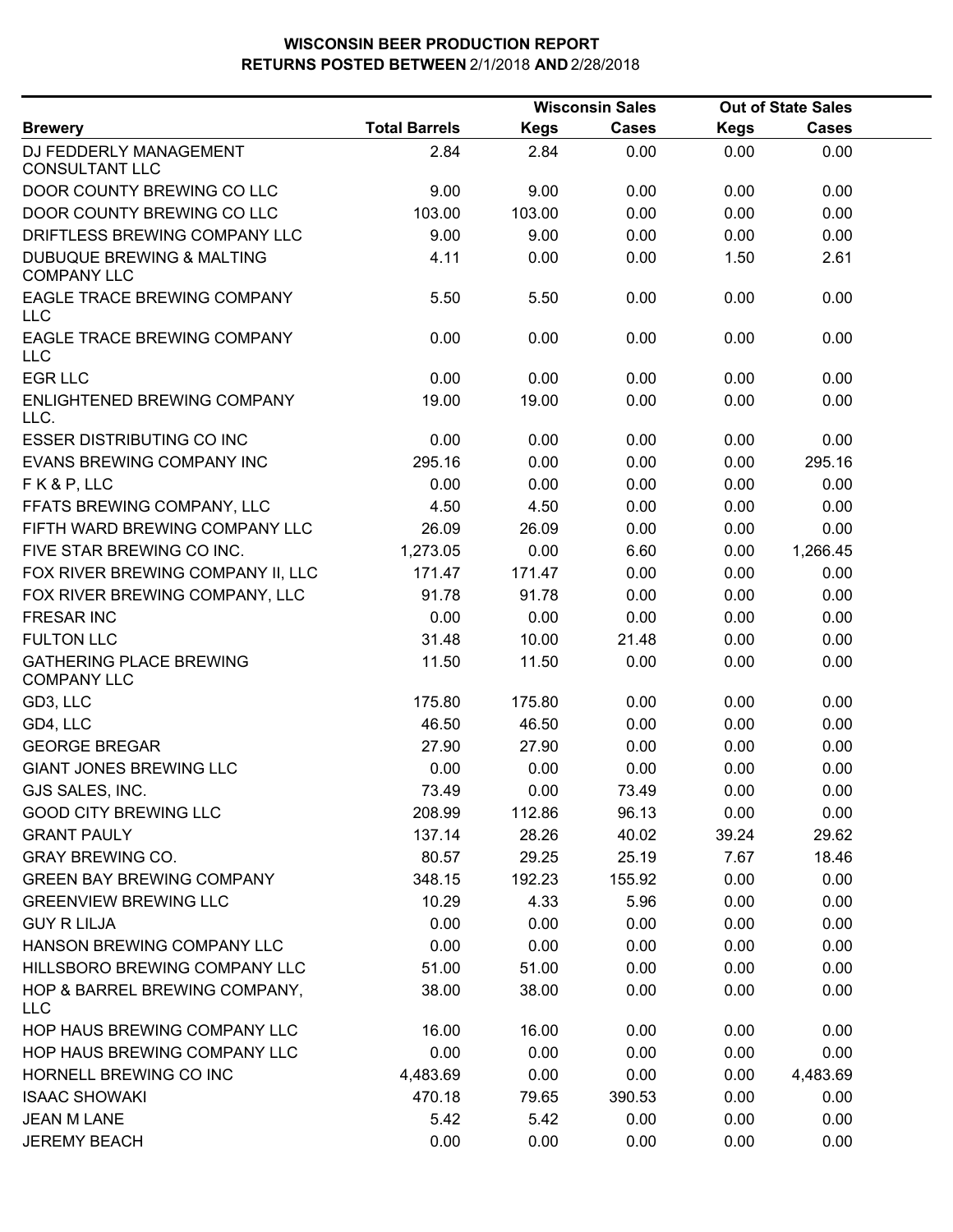|                                             |                      |             | <b>Wisconsin Sales</b> |             | <b>Out of State Sales</b> |  |
|---------------------------------------------|----------------------|-------------|------------------------|-------------|---------------------------|--|
| <b>Brewery</b>                              | <b>Total Barrels</b> | <b>Kegs</b> | <b>Cases</b>           | <b>Kegs</b> | Cases                     |  |
| KARBEN4 BREWING LLC                         | 938.75               | 406.30      | 532.45                 | 0.00        | 0.00                      |  |
| KELLERMEISTER BEVERAGES, LLC                | 23.89                | 23.89       | 0.00                   | 0.00        | 0.00                      |  |
| <b>KUL BREWING LLC</b>                      | 437.30               | 10.00       | 427.30                 | 0.00        | 0.00                      |  |
| <b>LACROSSE BREWING LLC</b>                 | 825.34               | 0.00        | 437.63                 | 0.00        | 387.71                    |  |
| LAKEFRONT BREWERY, INC.                     | 0.00                 | 0.00        | 0.00                   | 0.00        | 0.00                      |  |
| LAKEFRONT BREWERY, INC.                     | 3,597.94             | 1,208.35    | 1,507.91               | 143.69      | 737.99                    |  |
| LAKEWALK BREWERY AND CAFE<br><b>COMPANY</b> | 36.00                | 36.00       | 0.00                   | 0.00        | 0.00                      |  |
| <b>LAZY MONK BREWING LLC</b>                | 49.37                | 31.42       | 17.95                  | 0.00        | 0.00                      |  |
| LEFFEL ROOTS, LLC                           | 0.00                 | 0.00        | 0.00                   | 0.00        | 0.00                      |  |
| <b>LEVI FUNK</b>                            | 58.98                | 6.92        | 52.06                  | 0.00        | 0.00                      |  |
| LHM BREW PUB, LLC                           | 12.84                | 12.84       | 0.00                   | 0.00        | 0.00                      |  |
| LIKE MINDS BREWING LLC                      | 0.00                 | 0.00        | 0.00                   | 0.00        | 0.00                      |  |
| LOST ISLAND WINE LLC                        | 4.42                 | 4.42        | 0.00                   | 0.00        | 0.00                      |  |
| LUCKYS 1313 BREW PUB INVESTOR<br><b>LLC</b> | 26.00                | 26.00       | 0.00                   | 0.00        | 0.00                      |  |
| LUCKYS 1313 BREW PUB INVESTOR<br><b>LLC</b> | 0.00                 | 0.00        | 0.00                   | 0.00        | 0.00                      |  |
| LUCKYS 1313 BREW PUB INVESTOR<br><b>LLC</b> | 0.00                 | 0.00        | 0.00                   | 0.00        | 0.00                      |  |
| MARK ANTHONY BREWING INC                    | 59,622.31            | 0.00        | 12,801.43              | 0.00        | 46,820.88                 |  |
| <b>MARK L BALLERING</b>                     | 0.00                 | 0.00        | 0.00                   | 0.00        | 0.00                      |  |
| <b>MARK RIGGLE</b>                          | 0.00                 | 0.00        | 0.00                   | 0.00        | 0.00                      |  |
| MATTHEW J GEARY                             | 23.76                | 17.45       | 6.31                   | 0.00        | 0.00                      |  |
| MATTHEW R SCHMIDT                           | 63.50                | 63.50       | 0.00                   | 0.00        | 0.00                      |  |
| MCZ'S BREWING, LLC                          | 0.00                 | 0.00        | 0.00                   | 0.00        | 0.00                      |  |
| MELMS BREWING COMPANY INC                   | 1.00                 | 1.00        | 0.00                   | 0.00        | 0.00                      |  |
| MILLERCOORS LLC                             | 0.00                 | 0.00        | 0.00                   | 0.00        | 0.00                      |  |
| MILLERCOORS USA LLC                         | 0.00                 | 0.00        | 0.00                   | 0.00        | 0.00                      |  |
| MILWAUKEE BREWING COMPANY                   | 712.11               | 209.55      | 453.41                 | 13.50       | 35.65                     |  |
| MILWAUKEE BREWING COMPANY                   | 36.30                | 36.30       | 0.00                   | 0.00        | 0.00                      |  |
| MINOCQUA BREWING CO INC                     | 37.25                | 37.25       | 0.00                   | 0.00        | 0.00                      |  |
| MOBCRAFT BEER INC                           | 132.13               | 70.08       | 55.65                  | 0.75        | 5.65                      |  |
| <b>MODICUM BREWING LLC</b>                  | 15.25                | 13.50       | 1.75                   | 0.00        | 0.00                      |  |
| MOOSEJAW PIZZA & BREWING CO LLC             | 94.80                | 85.65       | 9.15                   | 0.00        | 0.00                      |  |
| MOUNTAIN CREST SRL LLC                      | 5,899.10             | 15.00       | 766.84                 | 0.00        | 5,117.26                  |  |
| NATHAN R WARNKE                             | 19.08                | 19.08       | 0.00                   | 0.00        | 0.00                      |  |
| NEW GLARUS BREWING COMPANY                  | 15,209.06            | 5,060.25    | 10,148.81              | 0.00        | 0.00                      |  |
| NEW GLARUS BREWING COMPANY                  | 645.70               | 90.25       | 555.45                 | 0.00        | 0.00                      |  |
| NEXT DOOR BREWING LLC                       | 19.34                | 17.67       | 1.67                   | 0.00        | 0.00                      |  |
| NEXT DOOR BREWING LLC                       | 32.42                | 19.50       | 12.92                  | 0.00        | 0.00                      |  |
| NICHOLAS CALAWAY                            | 62.01                | 62.01       | 0.00                   | 0.00        | 0.00                      |  |
| NOBLE ROOTS BREWING COMPANY,<br><b>LLC</b>  | 39.76                | 39.76       | 0.00                   | 0.00        | 0.00                      |  |
| NORTHWOODS BREWING CORP LLC                 | 30.00                | 30.00       | 0.00                   | 0.00        | 0.00                      |  |
| <b>OLIPHANT BREWING LLC</b>                 | 28.71                | 22.09       | 0.00                   | 6.62        | 0.00                      |  |
| O'SO BREWING COMPANY                        | 388.42               | 155.83      | 232.59                 | 0.00        | 0.00                      |  |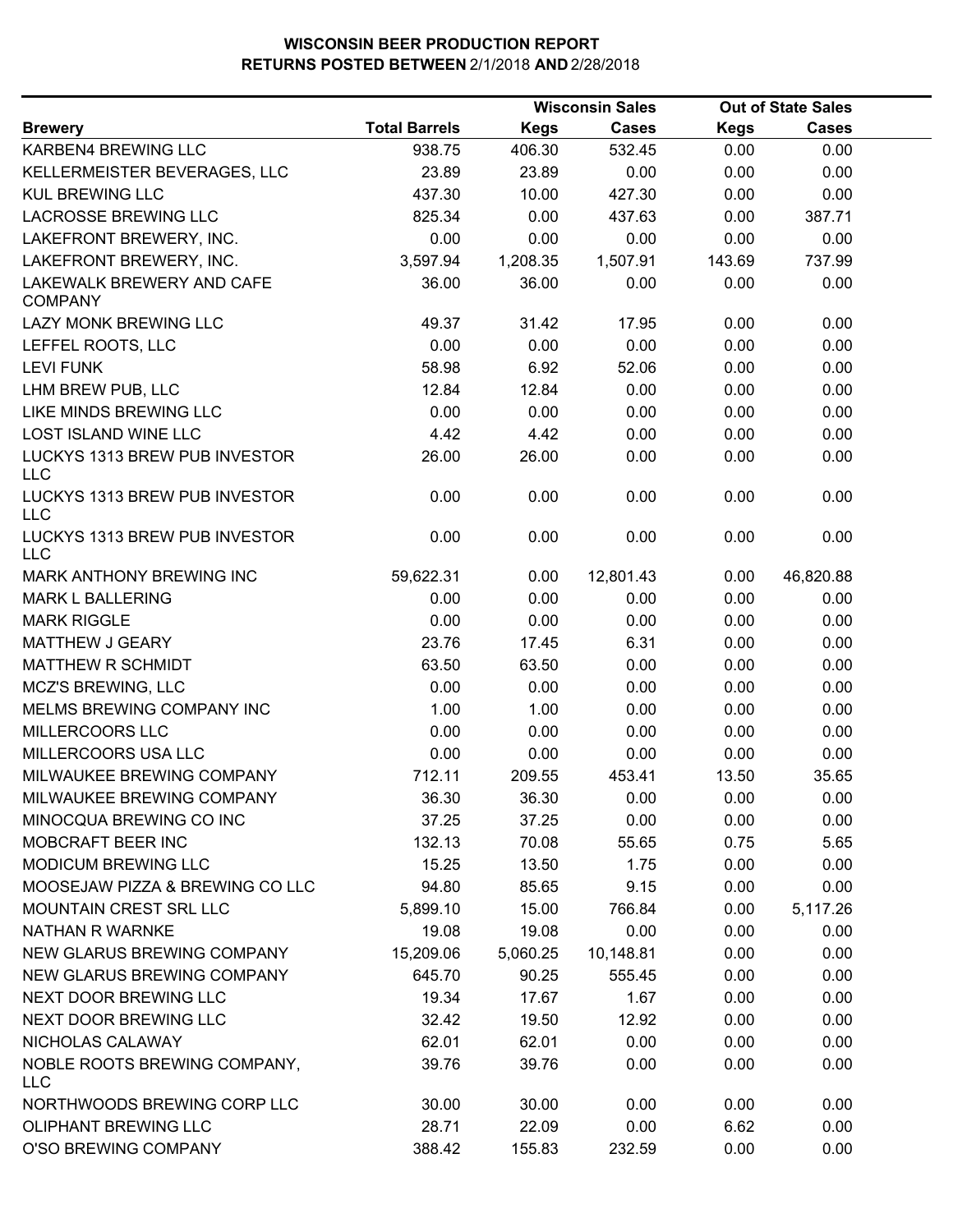|                                            |                      |             | <b>Wisconsin Sales</b> |             | <b>Out of State Sales</b> |  |
|--------------------------------------------|----------------------|-------------|------------------------|-------------|---------------------------|--|
| <b>Brewery</b>                             | <b>Total Barrels</b> | <b>Kegs</b> | Cases                  | <b>Kegs</b> | Cases                     |  |
| PABST BREWING COMPANY LLC                  | 0.00                 | 0.00        | 0.00                   | 0.00        | 0.00                      |  |
| PABST BREWING COMPANY LLC                  | 0.00                 | 0.00        | 0.00                   | 0.00        | 0.00                      |  |
| PABST BREWING COMPANY LLC                  | 0.00                 | 0.00        | 0.00                   | 0.00        | 0.00                      |  |
| PANDORA BREWING INC                        | 0.00                 | 0.00        | 0.00                   | 0.00        | 0.00                      |  |
| PARCHED EAGLE BREWPUB LLC                  | 6.00                 | 6.00        | 0.00                   | 0.00        | 0.00                      |  |
| PATRICK MC INTOSH                          | 18.62                | 14.33       | 4.29                   | 0.00        | 0.00                      |  |
| PETER H GENTRY                             | 20.00                | 20.00       | 0.00                   | 0.00        | 0.00                      |  |
| PETER H GENTRY                             | 283.15               | 283.15      | 0.00                   | 0.00        | 0.00                      |  |
| PETER H GENTRY                             | 11.00                | 11.00       | 0.00                   | 0.00        | 0.00                      |  |
| PETER PETERSON                             | 6.00                 | 6.00        | 0.00                   | 0.00        | 0.00                      |  |
| PETSKULL BREWING COMPANY LLC               | 15.00                | 15.00       | 0.00                   | 0.00        | 0.00                      |  |
| PHUSION PROJECTS LLC                       | 34,907.19            | 0.00        | 895.10                 | 0.00        | 34,012.09                 |  |
| PITCHFORK BREWING LLC                      | 17.12                | 17.12       | 0.00                   | 0.00        | 0.00                      |  |
| PLYMOUTH BREWING COMPANY LLC               | 3.90                 | 3.90        | 0.00                   | 0.00        | 0.00                      |  |
| POTOSI BREWING COMPANY                     | 1,453.89             | 259.05      | 700.44                 | 135.50      | 358.90                    |  |
| POTOSI BREWING COMPANY                     | 94.40                | 94.40       | 0.00                   | 0.00        | 0.00                      |  |
| RAIL HOUSE PROPERTIES LLC                  | 27.50                | 0.00        | 27.50                  | 0.00        | 0.00                      |  |
| RAISED GRAIN BREWING COMPANY<br><b>LLC</b> | 26.83                | 26.83       | 0.00                   | 0.00        | 0.00                      |  |
| RAISED GRAIN BREWING COMPANY<br><b>LLC</b> | 66.77                | 23.00       | 43.77                  | 0.00        | 0.00                      |  |
| RANDOLPH OSKEY                             | 13.74                | 13.74       | 0.00                   | 0.00        | 0.00                      |  |
| RANDYS FUNHUNTERS BREWERY INC              | 24.00                | 24.00       | 0.00                   | 0.00        | 0.00                      |  |
| RED EYE BREWING COMPANY LLC                | 33.90                | 33.90       | 0.00                   | 0.00        | 0.00                      |  |
| REGAL BRAU BREWING COMPANY LLC             | 8,979.29             | 0.00        | 228.94                 | 0.00        | 8,750.35                  |  |
| REVOLVER BREWING LLC                       | 0.00                 | 0.00        | 0.00                   | 0.00        | 0.00                      |  |
| RHINELANDER BREWING CO LLC                 | 3,577.91             | 4.75        | 141.32                 | 2.25        | 3,429.59                  |  |
| RICHARD JOSEPH                             | 0.00                 | 0.00        | 0.00                   | 0.00        | 0.00                      |  |
| <b>RICHARD R TUESCHER</b>                  | 2.00                 | 2.00        | 0.00                   | 0.00        | 0.00                      |  |
| ROBERT A LARSON                            | 297.96               | 122.33      | 116.84                 | 31.34       | 27.45                     |  |
| ROCKY REEF BREWING COMPANY                 | 15.07                | 15.07       | 0.00                   | 0.00        | 0.00                      |  |
| <b>ROGER MILLER</b>                        | 4.83                 | 4.83        | 0.00                   | 0.00        | 0.00                      |  |
| <b>ROSS M NELSON</b>                       | 0.33                 | 0.00        | 0.33                   | 0.00        | 0.00                      |  |
| ROWLAND'S CALUMET BREWING CO.,<br>INC.     | 3.00                 | 3.00        | 0.00                   | 0.00        | 0.00                      |  |
| ROWLAND'S CALUMET BREWING CO.,<br>INC.     | 15.00                | 15.00       | 0.00                   | 0.00        | 0.00                      |  |
| RUSH RIVER BREWING LLC                     | 203.94               | 47.36       | 57.05                  | 40.45       | 59.08                     |  |
| <b>RUSTIC VENTURES LLC</b>                 | 0.00                 | 0.00        | 0.00                   | 0.00        | 0.00                      |  |
| <b>RUSTIC VENTURES LLC</b>                 | 0.00                 | 0.00        | 0.00                   | 0.00        | 0.00                      |  |
| SAWMILL BREWING CO INC                     | 30.20                | 30.20       | 0.00                   | 0.00        | 0.00                      |  |
| SILVER CREEK BREWING COMPANY               | 7.25                 | 7.25        | 0.00                   | 0.00        | 0.00                      |  |
| SLEEMAN BREWING COMPANY USA<br><b>INC</b>  | 8,128.80             | $-41.22$    | $-92.33$               | 41.22       | 8,221.13                  |  |
| <b>SLOCUM LLC</b>                          | 38.60                | 38.60       | 0.00                   | 0.00        | 0.00                      |  |
| SOME NERVE BREWING COMPANY<br><b>LLC</b>   | 0.00                 | 0.00        | 0.00                   | 0.00        | 0.00                      |  |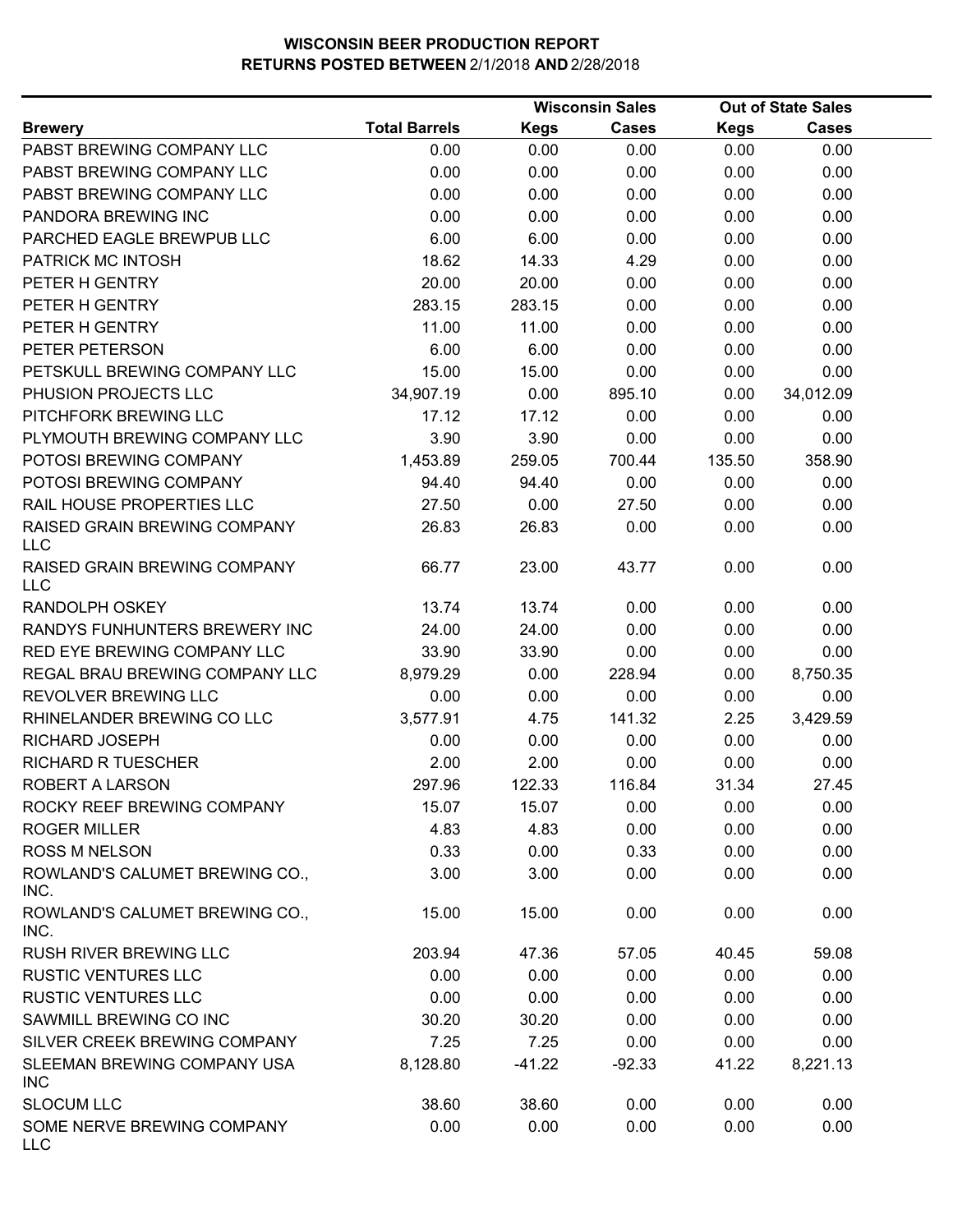|                                                        |                      |             | <b>Wisconsin Sales</b> |             | <b>Out of State Sales</b> |  |
|--------------------------------------------------------|----------------------|-------------|------------------------|-------------|---------------------------|--|
| <b>Brewery</b>                                         | <b>Total Barrels</b> | <b>Kegs</b> | <b>Cases</b>           | <b>Kegs</b> | <b>Cases</b>              |  |
| SOUTH SHORE BREWERY, INC.                              | 33.60                | 31.93       | 0.00                   | 1.67        | 0.00                      |  |
| SOUTH SHORE BREWERY, INC.                              | 47.42                | 20.50       | 17.49                  | 5.00        | 4.43                      |  |
| <b>SPB LLC</b>                                         | 3,983.93             | 580.24      | 1,234.51               | 266.23      | 1,902.95                  |  |
| SPRECHER BREWING COMPANY, INC.                         | 761.36               | 166.65      | 296.93                 | 7.09        | 290.69                    |  |
| STARBOARD BREWING COMPANY LLC                          | 9.00                 | 9.00        | 0.00                   | 0.00        | 0.00                      |  |
| STEELHEAD ALEWORKS LLC                                 | 0.00                 | 0.00        | 0.00                   | 0.00        | 0.00                      |  |
| <b>STEPHEN B ZINK</b>                                  | 2.00                 | 2.00        | 0.00                   | 0.00        | 0.00                      |  |
| STILLMANK BREWING COMPANY                              | 87.73                | 45.25       | 42.48                  | 0.00        | 0.00                      |  |
| STONE ARCH BREWPUB INC.                                | 157.27               | 157.27      | 0.00                   | 0.00        | 0.00                      |  |
| <b>SUGAR CREEK ACQUISITION LLC</b>                     | 0.00                 | 0.00        | 0.00                   | 0.00        | 0.00                      |  |
| SUNSHINE BREWING COMPANY LLC                           | 2.55                 | 1.75        | 0.80                   | 0.00        | 0.00                      |  |
| SWINGING BRIDGE BREWING<br><b>COMPANY</b>              | 14.75                | 14.75       | 0.00                   | 0.00        | 0.00                      |  |
| SWITCHGEAR BREWING COMPANY<br><b>LLC</b>               | 3.70                 | 3.70        | 0.00                   | 0.00        | 0.00                      |  |
| THE BENJAMIN BEER COMPANY INC                          | 0.00                 | 0.00        | 0.00                   | 0.00        | 0.00                      |  |
| THE BRONX BREWERY, LLC                                 | 0.00                 | 0.00        | 0.00                   | 0.00        | 0.00                      |  |
| THE EXPLORIUM BREWPUB LLC                              | 69.50                | 69.50       | 0.00                   | 0.00        | 0.00                      |  |
| THE GD 2 LLC                                           | 13.71                | 13.71       | 0.00                   | 0.00        | 0.00                      |  |
| THE GREAT DANE PUB AND BREWING<br>COMPANY, INC.        | 128.03               | 128.03      | 0.00                   | 0.00        | 0.00                      |  |
| THE HOPEWELL BREWING COMPANY<br><b>LLC</b>             | 0.00                 | 0.00        | 0.00                   | 0.00        | 0.00                      |  |
| THE LONE GIRL BREWING COMPANY -<br><b>WAUNAKEE LLC</b> | 37.00                | 37.00       | 0.00                   | 0.00        | 0.00                      |  |
| THE MCKENZIE RIVER CORPORATION                         | 0.00                 | 0.00        | 0.00                   | 0.00        | 0.00                      |  |
| THIRD SPACE BREWING LLC                                | 393.58               | 204.00      | 189.58                 | 0.00        | 0.00                      |  |
| THUMB KNUCKLE BREWING COMPANY                          | 0.00                 | 0.00        | 0.00                   | 0.00        | 0.00                      |  |
| <b>TIMOTHY M NELSON</b>                                | 137.25               | 137.25      | 0.00                   | 0.00        | 0.00                      |  |
| TITLETOWN BREWING CO LLC                               | 200.51               | 105.04      | 95.47                  | 0.00        | 0.00                      |  |
| <b>TOM PORTER</b>                                      | 282.85               | 282.85      | 0.00                   | 0.00        | 0.00                      |  |
| <b>TOPPLING GOLIATH INC</b>                            | 0.00                 | 0.00        | 0.00                   | 0.00        | 0.00                      |  |
| TRIBUTE BREWING COMPANY LLC                            | 30.91                | 20.46       | 10.45                  | 0.00        | 0.00                      |  |
| TURTLE STACK BREWERY, LLC                              | 16.17                | 16.17       | 0.00                   | 0.00        | 0.00                      |  |
| TWIN BEAGLES BREWING COMPANY<br><b>LLC</b>             | 9.30                 | 9.30        | 0.00                   | 0.00        | 0.00                      |  |
| UNITED BRANDS COMPANY INC                              | 0.00                 | 0.00        | 0.00                   | 0.00        | 0.00                      |  |
| UNIVERSAL SALES INC                                    | 1,979.58             | 4.00        | 98.98                  | 0.00        | 1,876.60                  |  |
| URBAN HARVEST BREWING COMPANY<br><b>LLC</b>            | 10.25                | 10.25       | 0.00                   | 0.00        | 0.00                      |  |
| V3 BREWING COMPANY INC                                 | 0.00                 | 0.00        | 0.00                   | 0.00        | 0.00                      |  |
| <b>VIKING BREWING</b>                                  | 2.51                 | 0.48        | 2.03                   | 0.00        | 0.00                      |  |
| VINTAGE II, INC.                                       | 167.80               | 167.80      | 0.00                   | 0.00        | 0.00                      |  |
| <b>VINTAGE LLC</b>                                     | 0.00                 | 0.00        | 0.00                   | 0.00        | 0.00                      |  |
| WALNUT BREWERY, INC.                                   | 27.00                | 27.00       | 0.00                   | 0.00        | 0.00                      |  |
| WATER STREET BREWERY, INC.                             | 23.00                | 23.00       | 0.00                   | 0.00        | 0.00                      |  |
| WESTALLION BREWING COMPANY LLC                         | 0.00                 | 0.00        | 0.00                   | 0.00        | 0.00                      |  |